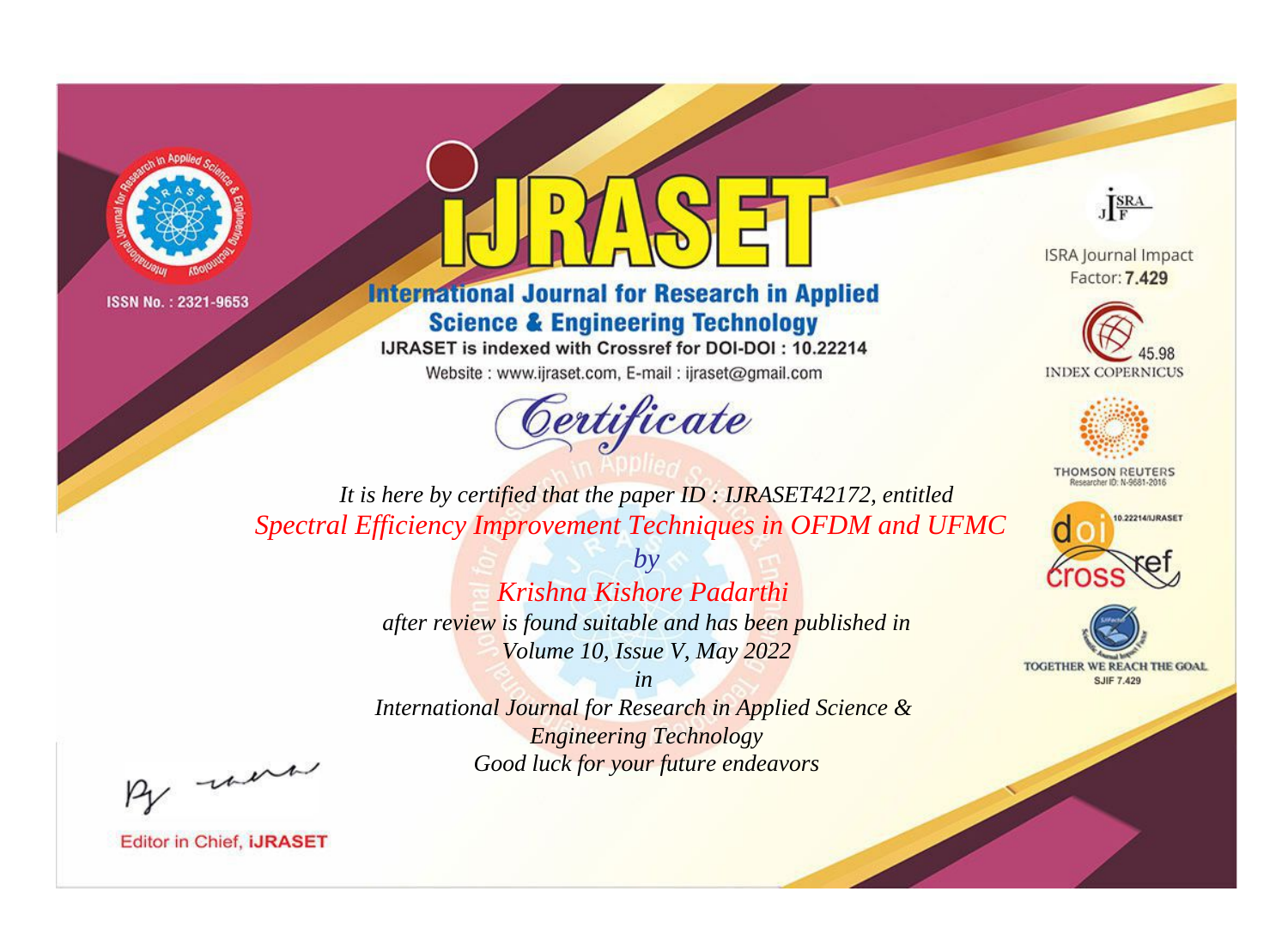



**International Journal for Research in Applied Science & Engineering Technology** 

IJRASET is indexed with Crossref for DOI-DOI: 10.22214

Website: www.ijraset.com, E-mail: ijraset@gmail.com



JERA

**ISRA Journal Impact** Factor: 7.429





**THOMSON REUTERS** 



TOGETHER WE REACH THE GOAL **SJIF 7.429** 

*It is here by certified that the paper ID : IJRASET42172, entitled Spectral Efficiency Improvement Techniques in OFDM and UFMC*

> *Venkata Tarun Mantripragadi after review is found suitable and has been published in Volume 10, Issue V, May 2022*

*by*

*in* 

*International Journal for Research in Applied Science & Engineering Technology Good luck for your future endeavors*

By morn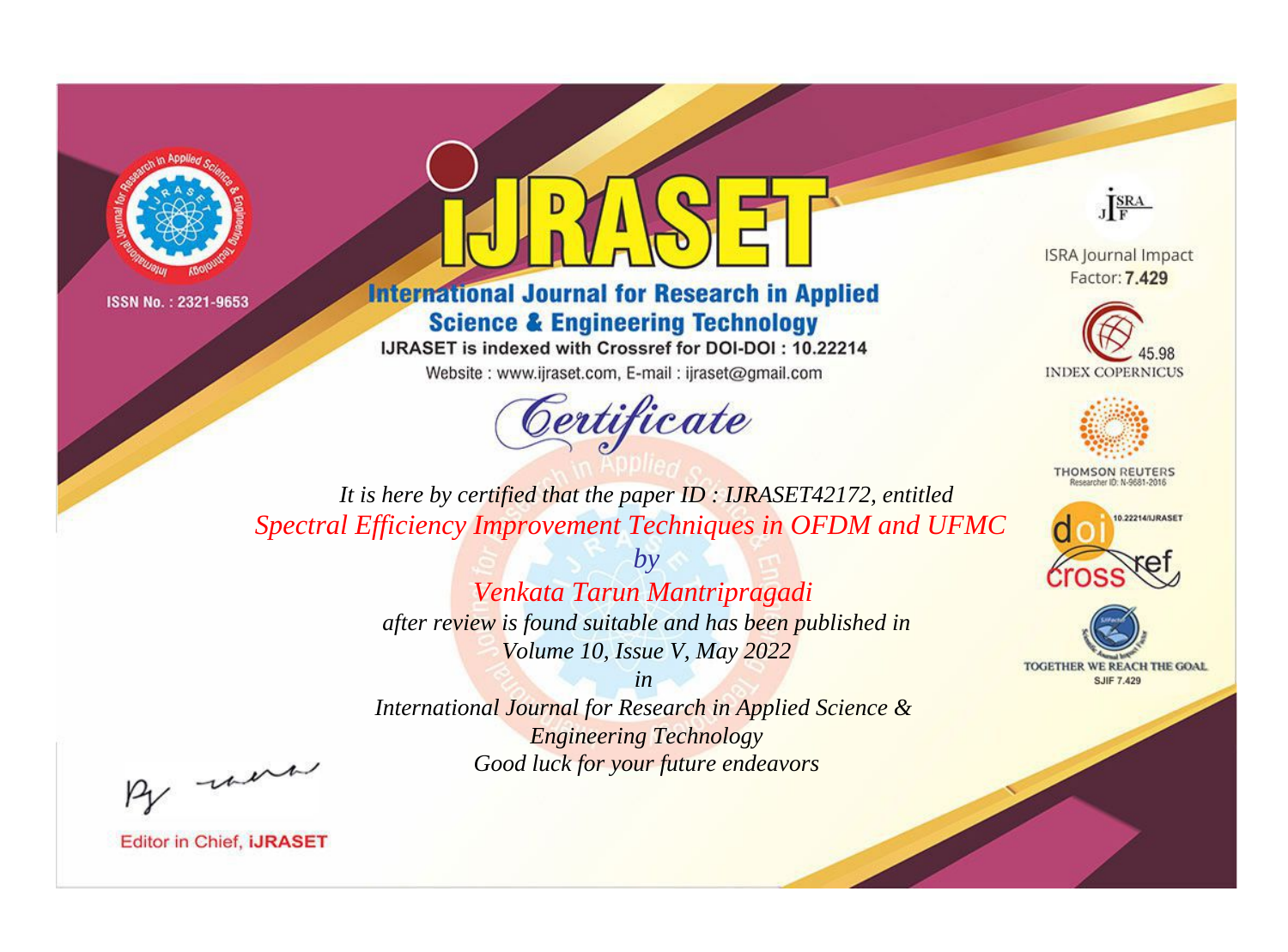



**International Journal for Research in Applied Science & Engineering Technology** 

IJRASET is indexed with Crossref for DOI-DOI: 10.22214

Website: www.ijraset.com, E-mail: ijraset@gmail.com



JERA

**ISRA Journal Impact** Factor: 7.429





**THOMSON REUTERS** 



TOGETHER WE REACH THE GOAL **SJIF 7.429** 

*It is here by certified that the paper ID : IJRASET42172, entitled Spectral Efficiency Improvement Techniques in OFDM and UFMC*

> *Nitish Panchakshari after review is found suitable and has been published in Volume 10, Issue V, May 2022*

*by*

*in* 

*International Journal for Research in Applied Science & Engineering Technology Good luck for your future endeavors*

By morn